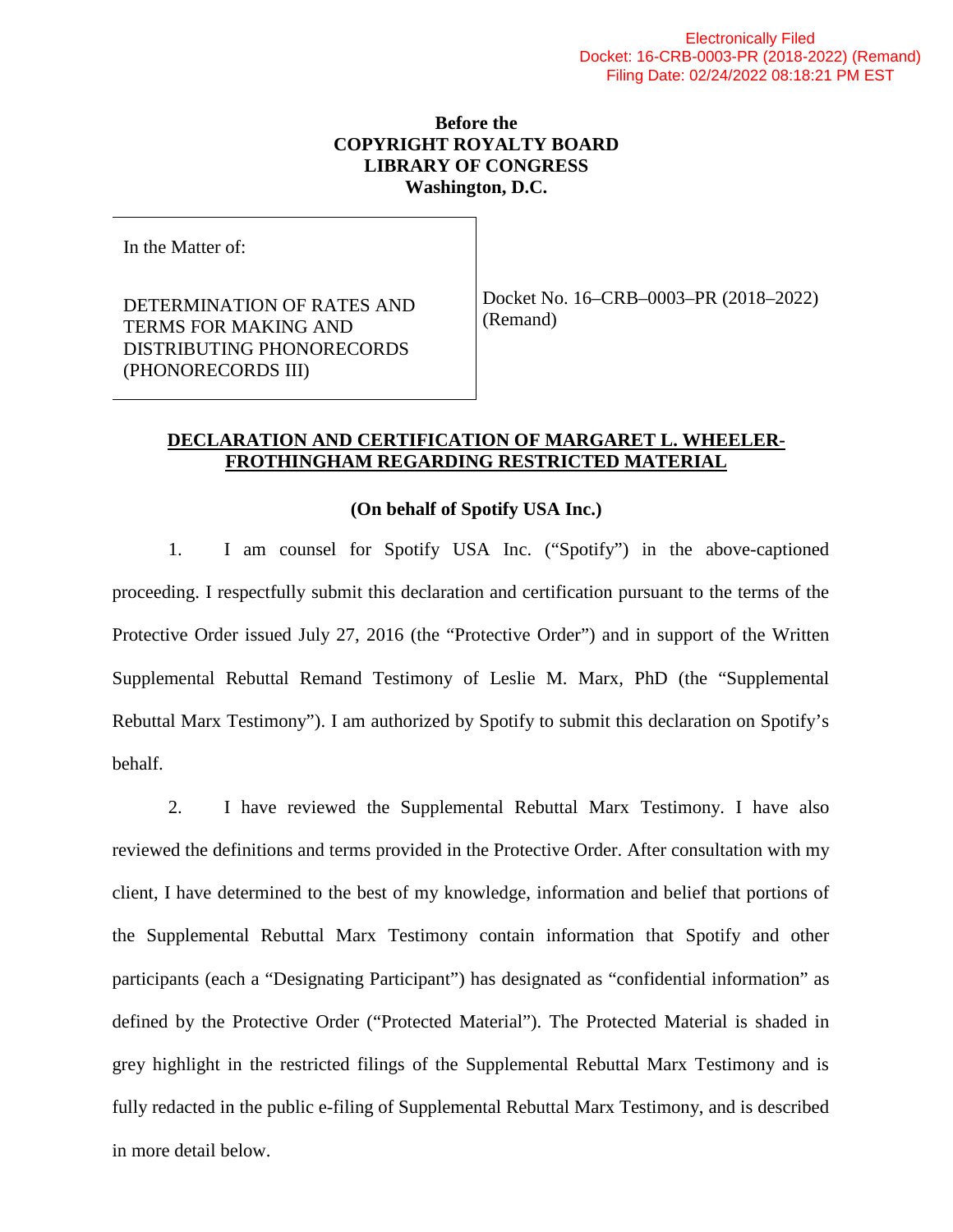3. The Protected Material includes, but is not limited to, testimony or analysis involving (a) contracts and contractual terms (including the negotiation thereof) that are not available to the public, highly competitively sensitive and, at times, subject to express confidentiality provisions with third parties; and (b) highly confidential internal business information, financial projections, financial data, negotiation correspondence, and competitive strategies that are proprietary, not available to the public, and commercially sensitive.

4. If this contractual, strategic, and financial information were to become public, it would place the Designating Participant at a commercial and competitive disadvantage, unfairly advantage other parties to the detriment of the Designating Participant, and jeopardize the Designating Participant's business interests. Information related to confidential contracts or relationships with third-party content providers could be used by the Designating Participant's competitors, or by other content providers, to formulate rival bids, bid up the Designating Participant's payments, or otherwise unfairly jeopardize the Designating Participant's commercial and competitive interests.

5. The contractual, commercial, and financial information described in the paragraphs above must be treated as Restricted Protected Material in order to prevent business and competitive harm that would result from the disclosure of such information while, at the same time, enabling Spotify to provide the Copyright Royalty Judges with the most complete record possible on which to base their determination in this proceeding.

Declaration and Certification of M. Wheeler-Frothingham Re: Restricted Material Docket No. 16-CRB-003-PR (2018-2022) (Remand)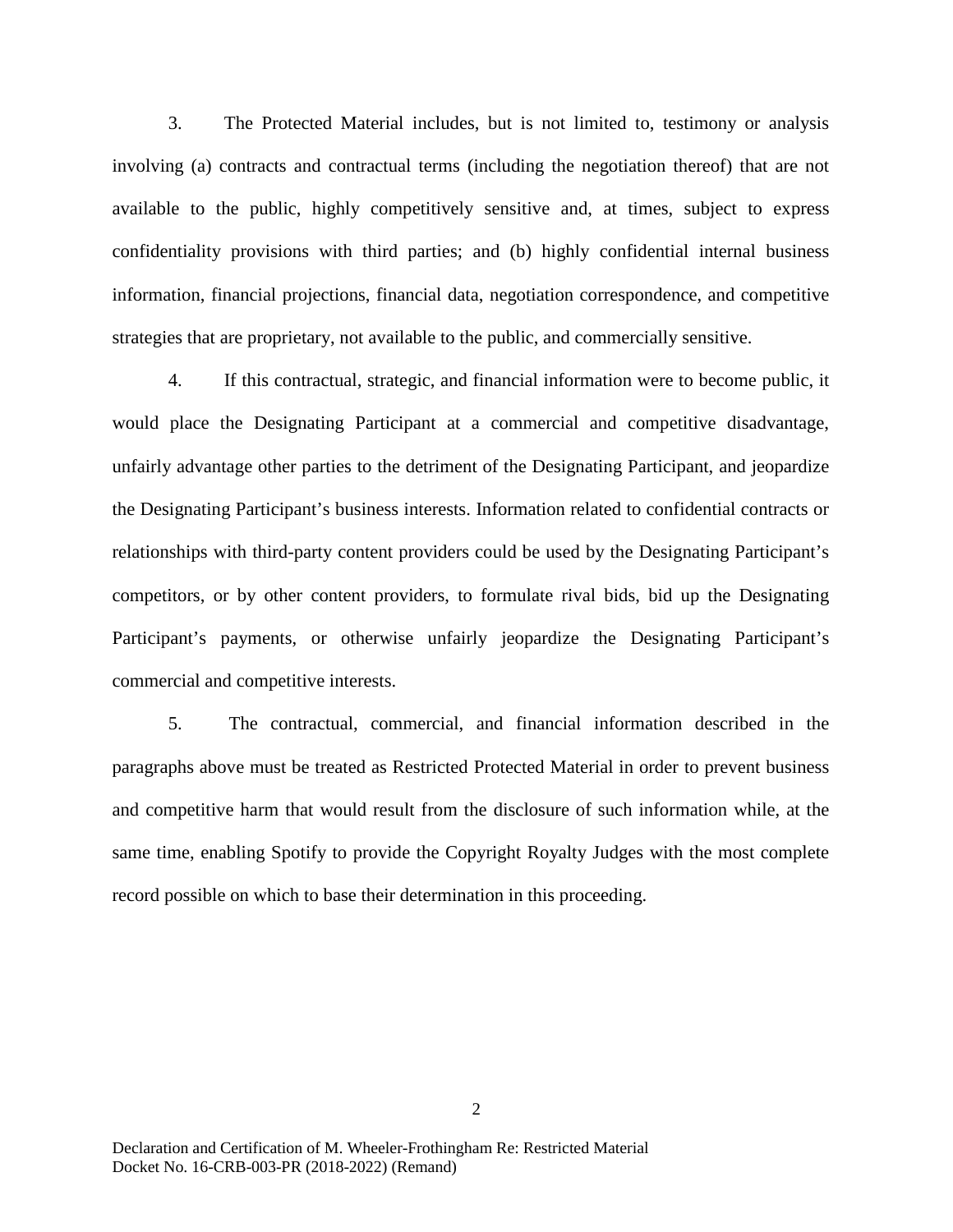Pursuant to 28 U.S.C. § 1746, I hereby declare under penalty of perjury that, to the best of my knowledge, information, and belief, the foregoing is true and correct.

Dated: February 24, 2022 */s/ Margaret L. Wheeler-Frothingham* 

Margaret L. Wheeler-Frothingham MAYER BROWN LLP 1221 Avenue of the Americas New York, New York 10020 Tel.: (212) 506-2500 Fax: (212) 849-5895 mwheelerfrothingham@mayerbrown.com

*Counsel for Spotify USA Inc.*